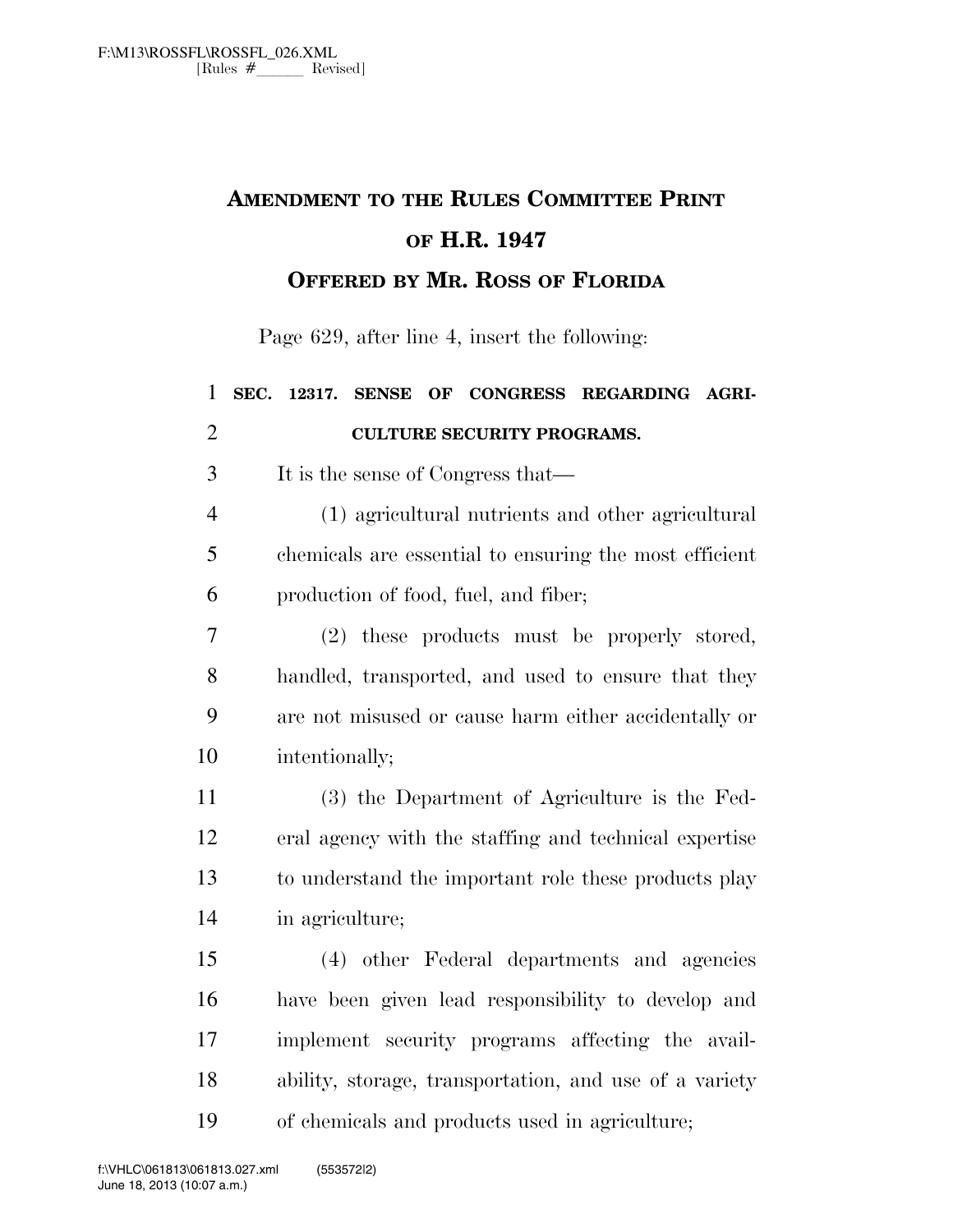$\mathfrak{D}$ 

 (5) it is critical that the Department of Agri- culture participate fully in the development of any such security programs to ensure that they do not unnecessarily restrict the availability of the most ef- ficient and beneficial products needed to sustain American agriculture;

 (6) the Secretary of Agriculture should review staffing at the Department to ensure that the agen- cy has senior employees within the Department at the Senior Executive Service level or higher, who have responsibility for coordinating with other Fed- eral, State, and international agencies in the devel- opment of regulations, guidance, and procedures for the secure handling of agricultural chemicals; and

(7) that such employees shall—

 (A) work with manufacturers, retailers, and the general farm community to review ex- isting and proposed Federal, State, and inter- national agricultural chemical security regula-tions;

 (B) coordinate with manufacturers, retail- ers, transporters, and farmers to evaluate how existing and proposed security regulations, in- cluding systems to track the sale, transpor-tation, delivery, and use of agricultural prod